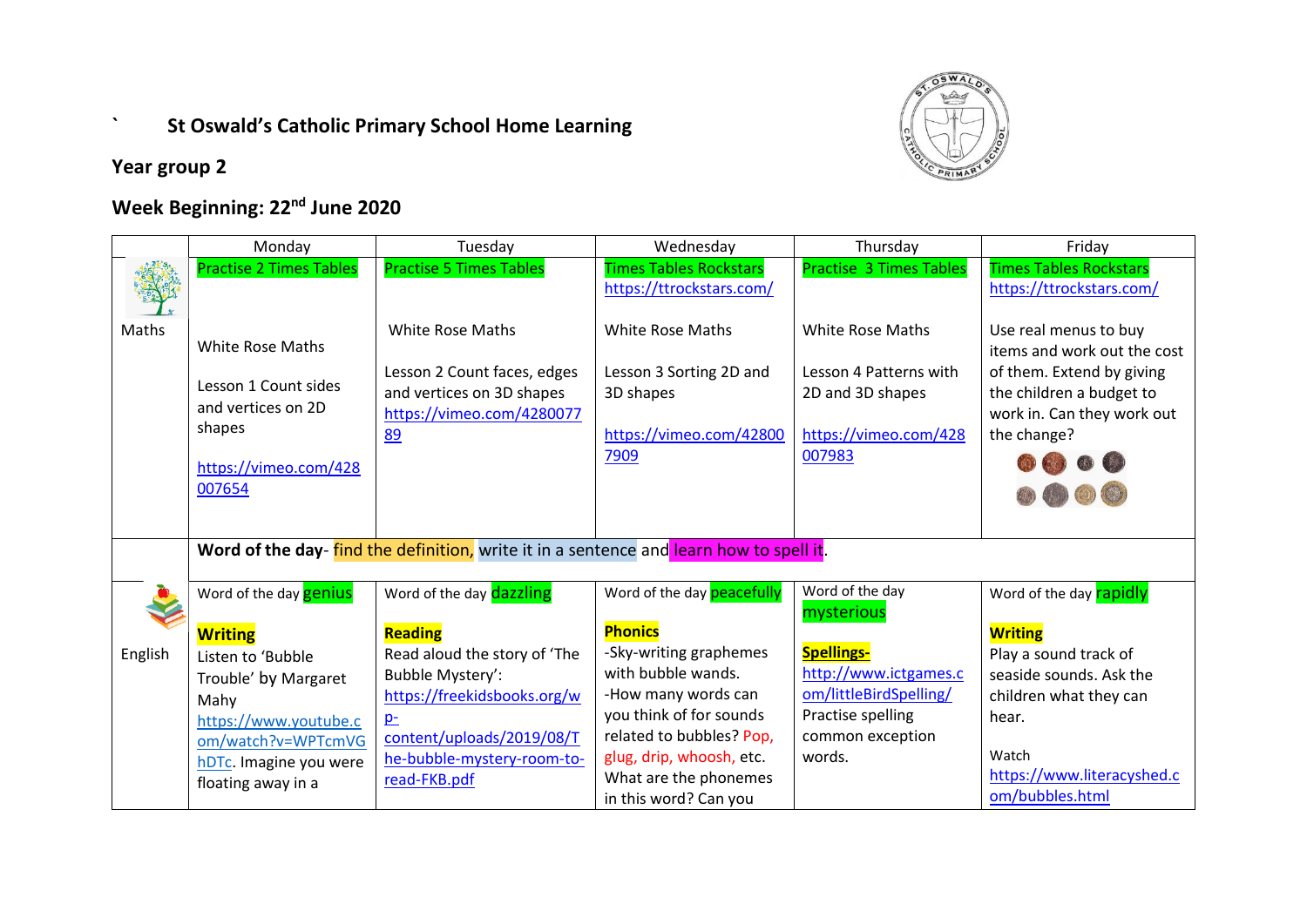| bubble. How did you<br>get in there? Where<br>would you go? What<br>might happen? How<br>would you get out?<br>Draw yourself inside a<br>bubble. Write a caption<br>for your picture.<br>Plan and write a story<br>about floating away in a<br>bubble.                                                                                                                | Comprehension questions: -<br>Which one is Toot-Toot? -<br>What kind of animal is she? -<br>Why was she scared of the<br>water? - What does 'blop'<br>mean? - Do you know how<br>bubbles are made? - What's<br>a mystery? - How is she<br>feeling? - What was the<br>solution? - Why didn't Toot-<br>Toot tell her sister?                                                                                                                                                                                                       | write it in a phoneme<br>frame?<br>Put graphemes inside<br>hula hoops on the<br>ground. Children hop<br>from 'bubble' to 'bubble'<br>to make words.                                                                                                                                                                                            |                                                                                                                                                                                                                                                                                                                                                                                                 | If you could go anywhere on<br>your bubble where would<br>you go and why?<br>How many ways can we<br>think of to describe the girl<br>moving on the bubble?<br>Floating, drifting, bouncing,<br>sinking etc<br>Can we describe these<br>movements using adverbs (-<br>ly words) |
|-----------------------------------------------------------------------------------------------------------------------------------------------------------------------------------------------------------------------------------------------------------------------------------------------------------------------------------------------------------------------|----------------------------------------------------------------------------------------------------------------------------------------------------------------------------------------------------------------------------------------------------------------------------------------------------------------------------------------------------------------------------------------------------------------------------------------------------------------------------------------------------------------------------------|------------------------------------------------------------------------------------------------------------------------------------------------------------------------------------------------------------------------------------------------------------------------------------------------------------------------------------------------|-------------------------------------------------------------------------------------------------------------------------------------------------------------------------------------------------------------------------------------------------------------------------------------------------------------------------------------------------------------------------------------------------|---------------------------------------------------------------------------------------------------------------------------------------------------------------------------------------------------------------------------------------------------------------------------------|
| <b>DT</b><br>Make your own bubble<br>wand.<br>Try using:<br>-Pipe cleaners<br>-Sticks and coated wire<br>-Sticks and string<br>-Cookie cutters and<br>sticks<br>Which were the best<br>materials to use? Why?<br>Decorate your wand<br>with paint, tissue paper,<br>beads etc.<br>Safety tips: Only pop<br>your own bubbles. on't<br>blow bubbles at other<br>people. | <b>Science</b><br>Questions to prompt<br>children to explore/<br>experiment with bubbles:<br>Can you make bubbles just<br>with water? Do bubbles last<br>longer in the shade or in the<br>sun? On a dry surface or a<br>wet surface? Do bubbles<br>make shadows? What<br>colours can you see in a<br>bubble? Can you make a<br>pointy bubble or a cube-<br>shaped bubble? Can bubbles<br>go underwater? Are smaller<br>bubbles always stronger<br>than bigger bubbles? Could a<br>person float inside a bubble?<br>Why/ why not? | <b>Art</b><br><b>Bubble Printing</b><br>- Pour bubble mixture<br>into 4 small lidded<br>containers.<br>- Add food colouring.<br>- Shake up the containers<br>to froth up the mixture.<br>- Children take turns to<br>place card over the top of<br>the bubbles.<br>They can cut their card<br>into animal shapes and<br>decorate if they like. | <b>Spanish</b><br>Saying your age in<br>Spanish<br>https://classroom.thena<br>tional.academy/lessons/<br>saying-your-age-in-<br>spanish-d529c4/<br>In this lesson we will<br>recap our alphabet and<br>numbers. We will then<br>go on to learning<br>numbers 1-10 and we<br>will learn how to say our<br>age in Spanish! For this<br>lesson you will need<br>some paper and a pen<br>or pencil. | <b>Computing- Coding</b><br>https://code.org/learn<br>Create codes for Frozen,<br>Minecraft or Star Wars.                                                                                                                                                                       |